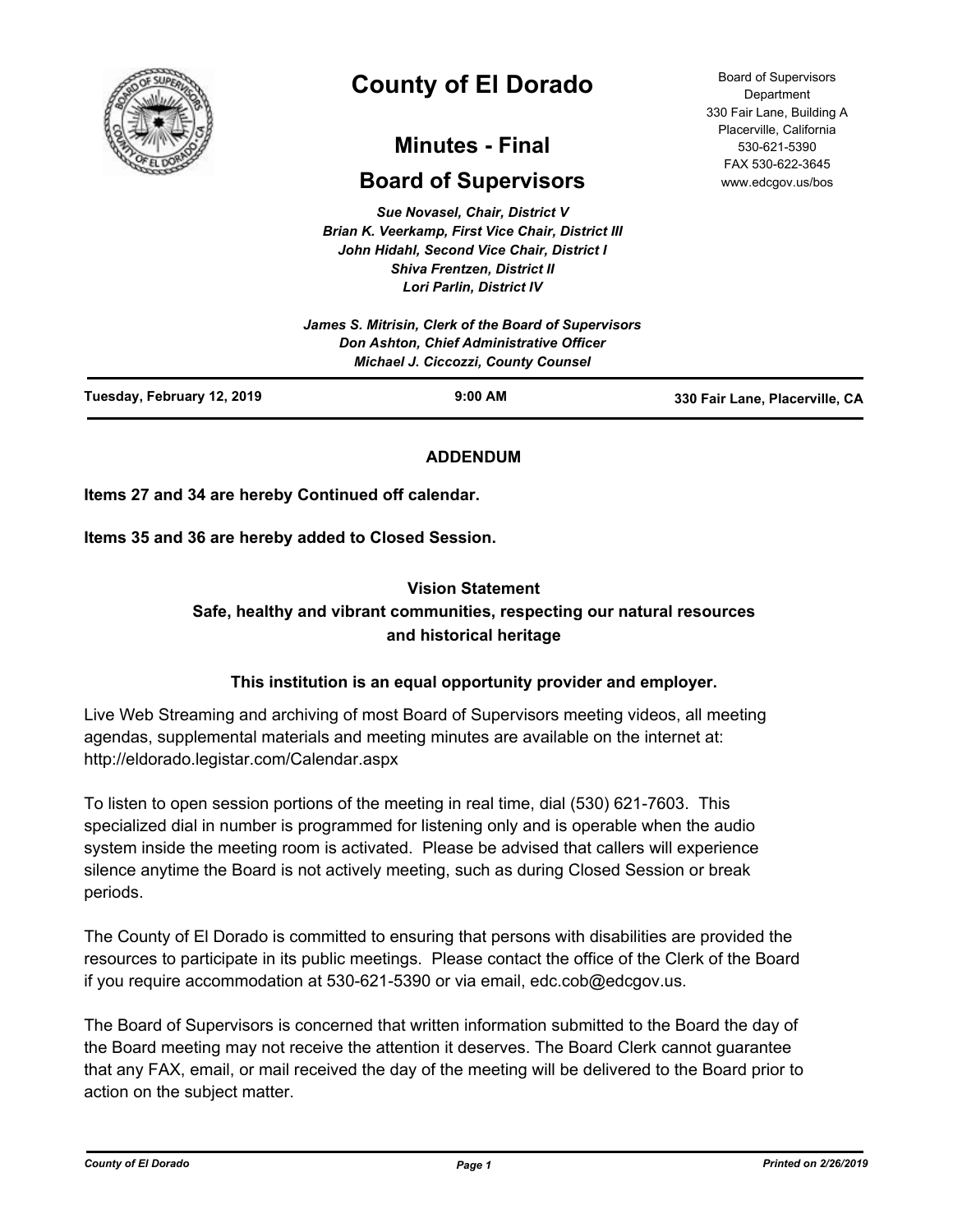The Board meets simultaneously as the Board of Supervisors and the Board of Directors of the Air Quality Management District, In-Home Supportive Services, Public Housing Authority, Redevelopment Agency and other Special Districts.

For Purposes of the Brown Act § 54954.2 (a), the numbered items on this Agenda give a brief description of each item of business to be transacted or discussed. Recommendations of the staff, as shown, do not prevent the Board from taking other action.

Materials related to an item on this Agenda submitted to the Board of Supervisors after distribution of the agenda packet are available for inspection during normal business hours in the public viewing packet located in Building A, 330 Fair Lane, Placerville or in the Board Clerk's Office located at the same address. Such documents are also available on the Board of Supervisors' Meeting Agenda webpage subject to staff's ability to post the documents before the meeting.

#### **PROTOCOLS FOR PUBLIC COMMENT**

Public comment will be received at designated periods as called by the Board Chair.

Public comment on items scheduled for Closed Session will be received before the Board recesses to Closed Session.

Except with the consent of the Board, individuals shall be allowed to speak to an item only once.

On December 5, 2017 the Board adopted the following protocol relative to public comment periods:

Time for public input will be provided at every Board of Supervisors meeting. Individuals will have three minutes to address the Board. Individuals authorized by organizations will have three minutes to present organizational positions and perspectives and may request additional time, up to five minutes. At the discretion of the Board, time to speak by any individual may be modified.

A total of 20 minutes will be allocated for public comment during Open Forum and for each agenda item to be discussed. Public comment on certain agenda items designated and approved by the Board may be treated differently with specific time limits per speaker or a limit on the total amount of time designated for public comment. It is the intent of the Board that quasi-judicial matters have additional flexibility depending upon the nature of the issue.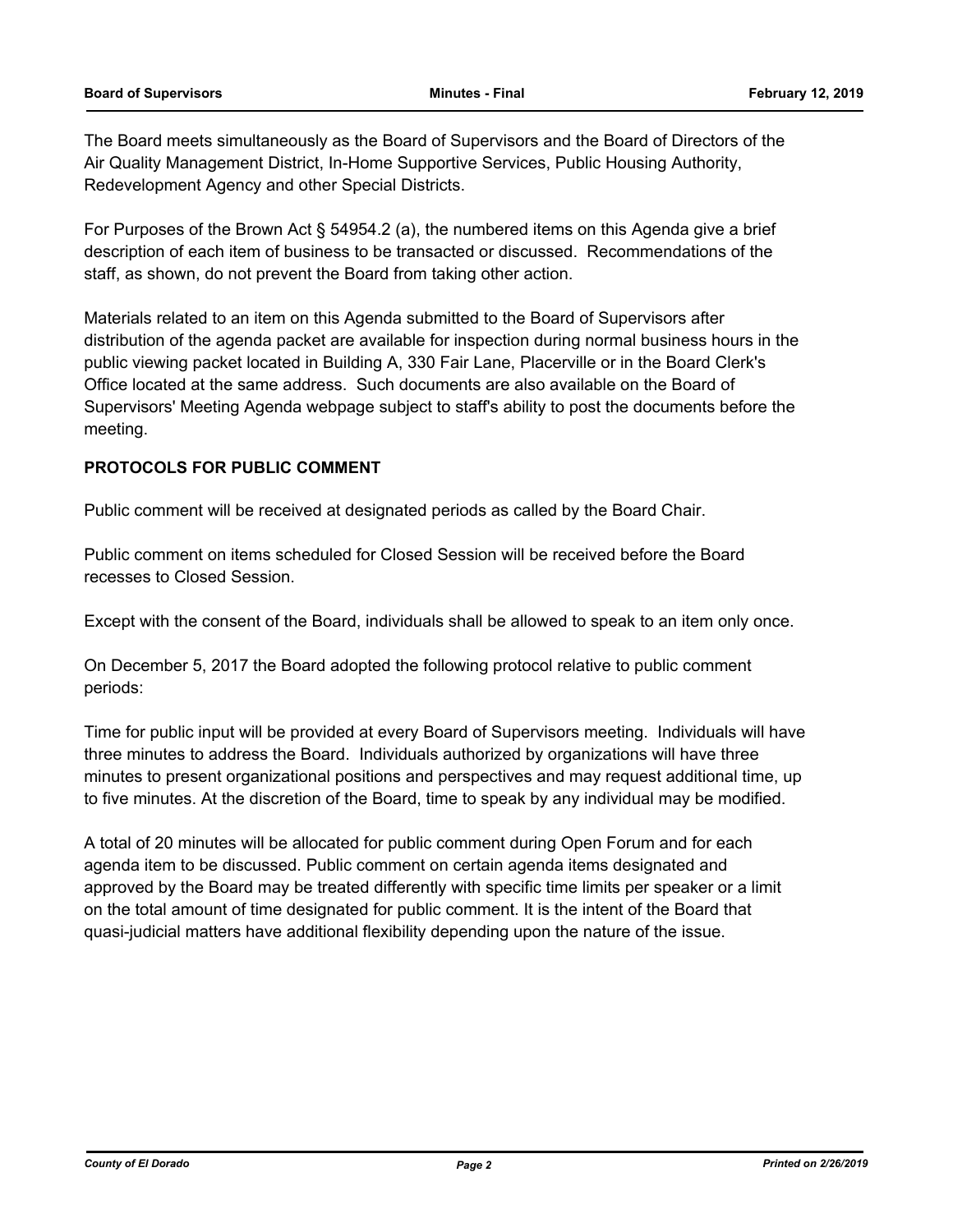Individual Board members may ask clarifying questions but will not engage in substantive dialogue with persons providing input to the Board.

If a person providing input to the Board creates a disruption by refusing to follow Board guidelines, the Chair of the Board may take the following actions.

Step 1. Request the person adhere to Board guidelines. If the person refuses, the Chair may ask the Clerk to turn off the speaker's microphone.

Step 2. If the disruption continues, the Chair may order a recess of the Board meeting.

Step 3. If the disruption continues, the Chair may order the removal of the person from the Board meeting.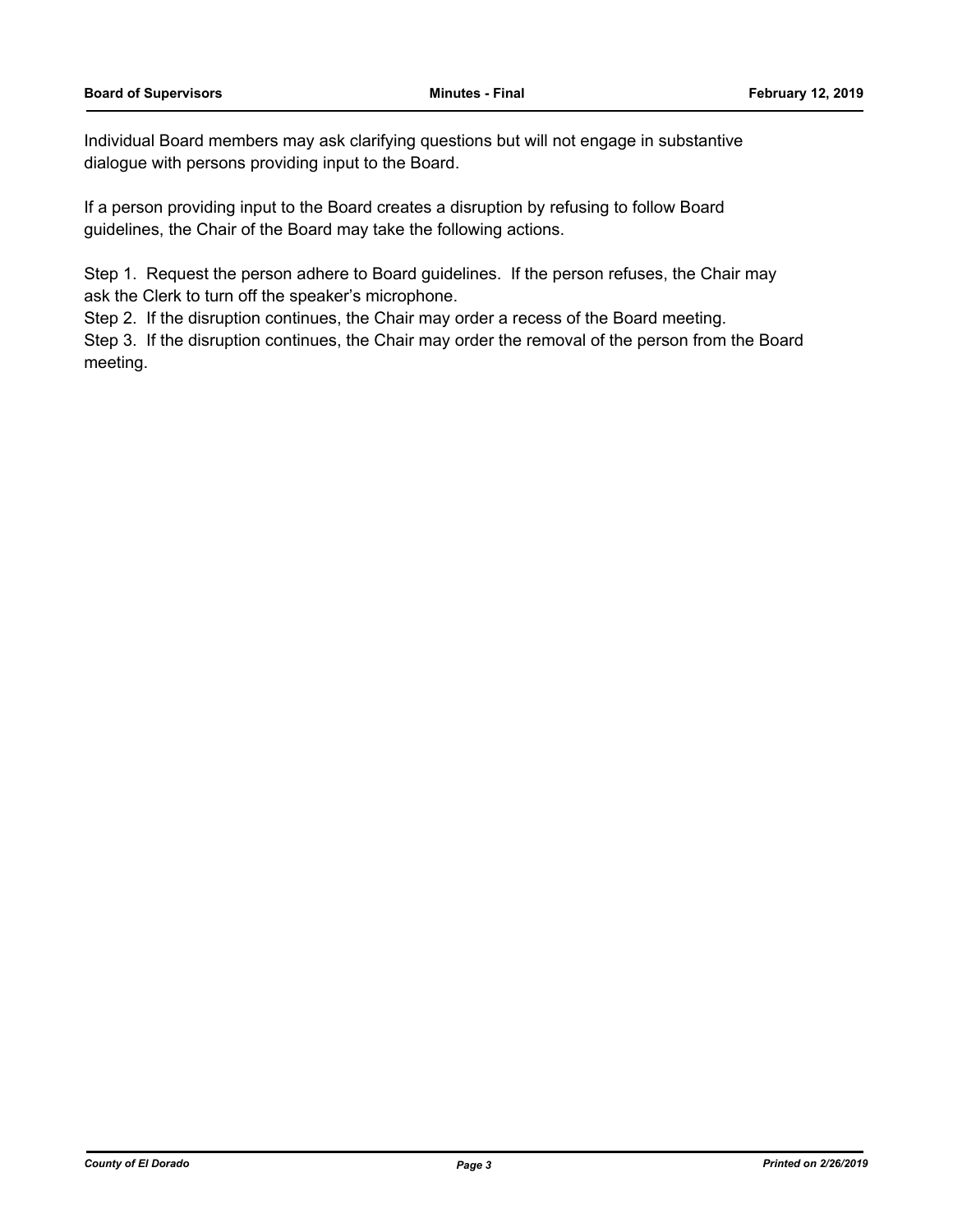#### **9:00 A.M. - CALLED TO ORDER**

Present: 5 - Supervisor Veerkamp, Supervisor Frentzen, Supervisor Novasel, Supervisor Hidahl and Supervisor Parlin

#### **INVOCATION AND PLEDGE OF ALLEGIANCE TO THE FLAG**

**Pastor Dave Cooke of the Cold Springs Community Church gave the Invocation. Supervisor Parlin led the Pledge of Allegiance to the Flag.**

#### **ADOPTION OF THE AGENDA AND APPROVAL OF CONSENT CALENDAR**

*Public Comment: K. Payne*

**A motion was made by Supervisor Frentzen, seconded by Supervisor Veerkamp to Adopt the Agenda and Approve the Consent Calendar with the following change:**

**Continue item 12 to February 26, 2019.**

**Yes:** 5 - Veerkamp, Frentzen, Novasel, Hidahl and Parlin

The Board may make any necessary additions, deletions or corrections to the agenda including moving items to or from the Consent Calendar and adopt the agenda and the Consent Calendar with one single vote. A Board member may request an item be removed from the Consent Calendar for discussion and separate Board action. At the appropriate time as called by the Board Chair, members of the public may make a comment on matters on the Consent Calendar prior to Board action.

#### **OPEN FORUM**

*Public Comment: T. Kayes, A. Hefti*

**19-0251** OPEN FORUM (See Attachment)

Open Forum is an opportunity for members of the public to address the Board of Supervisors on subject matter that is not on their meeting agenda and within their jurisdiction. Public comments during Open Forum are limited to three minutes per person. Individuals authorized by organizations will have three minutes to present organizational positions and perspectives and may request additional time, up to five minutes. The total amount of time reserved for Open Forum is 20 Minutes.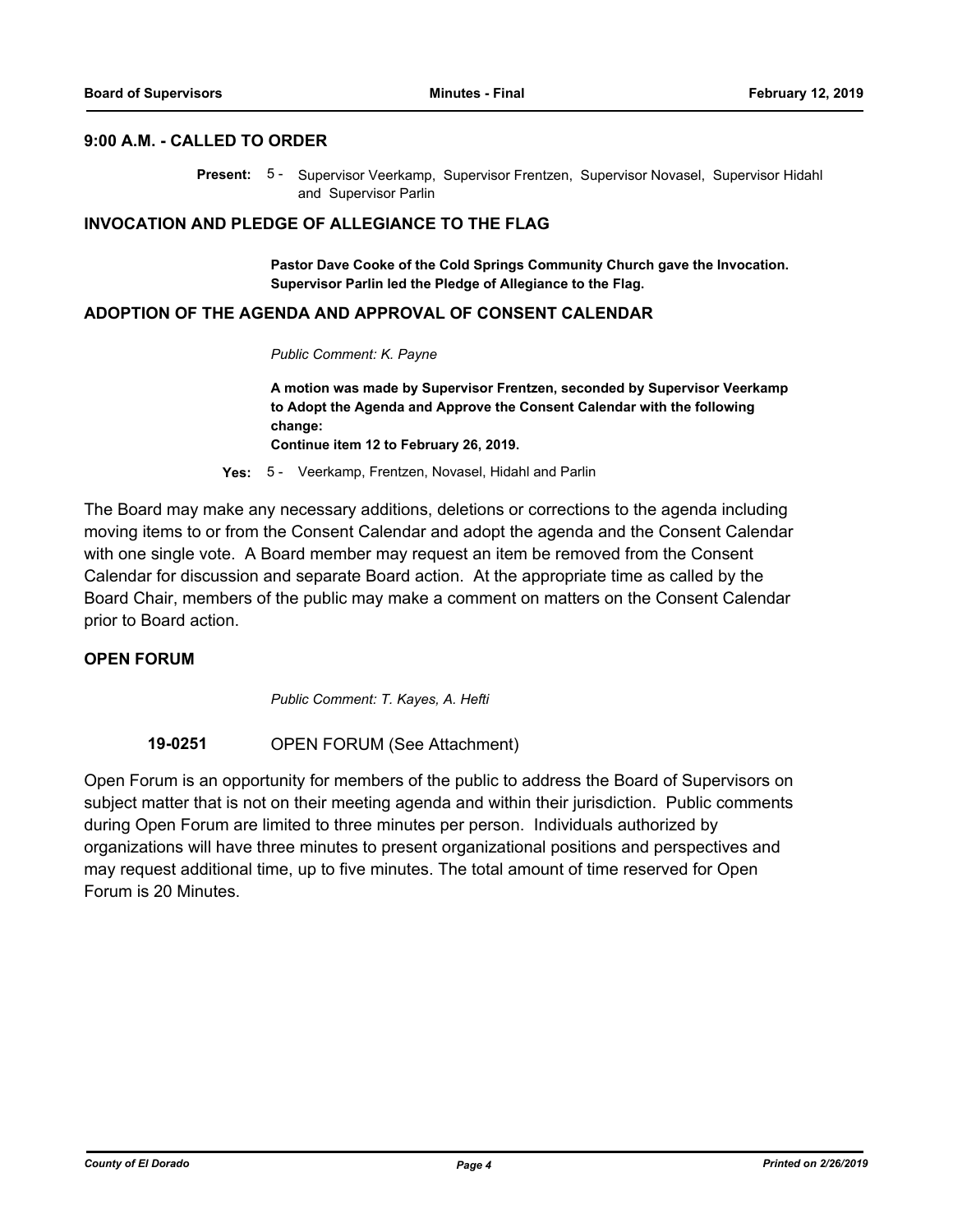#### **CONSENT CALENDAR**

**1.** [19-0215](http://eldorado.legistar.com/gateway.aspx?m=l&id=/matter.aspx?key=25535) Clerk of the Board recommending the Board approve the Minutes from the regular meeting of the Board of Supervisors on February 5, 2019 (adjourned to Febraury 6, 2019 at 1:00 P.M. due to winter weather conditions).

**This matter was Approved on the Consent Calendar.**

#### **GENERAL GOVERNMENT - CONSENT ITEMS**

**2.** [16-0305](http://eldorado.legistar.com/gateway.aspx?m=l&id=/matter.aspx?key=20961) Chief Administrative Office recommending the Board find that a state of emergency continues to exist in El Dorado County as a result of unprecedented tree mortality due to drought conditions and related bark beetle infestations. (Cont. 2/6/19, Item 2)

**This matter was Approved on the Consent Calendar.**

**3.** [19-0174](http://eldorado.legistar.com/gateway.aspx?m=l&id=/matter.aspx?key=25494) Chief Administrative Office, Facilities Division, recommending the Board consider the following pertaining to the Placerville Jail Roof Replacement: 1) Adopt the bid, specifications and contract documents for the roof replacement needed at the Placerville Jail; 2) Approve and authorize the Chair to sign the construction bid documents; and 3) Authorize advertisement for construction bids (Bid Number:19-968-015).

**FUNDING:** Accumulated Capital Outlay Fund.

**This matter was Approved on the Consent Calendar.**

**4.** [19-0178](http://eldorado.legistar.com/gateway.aspx?m=l&id=/matter.aspx?key=25498) Chief Administrative Office, Procurement and Contracts Division, presenting a list of County surplus property and recommending the Board so declare and authorize disposal of same in accordance with the procedures outlined in the County's Purchasing Ordinance, Chapter 3.12 and Section 3.12.220 thereof.

**FUNDING:** Various.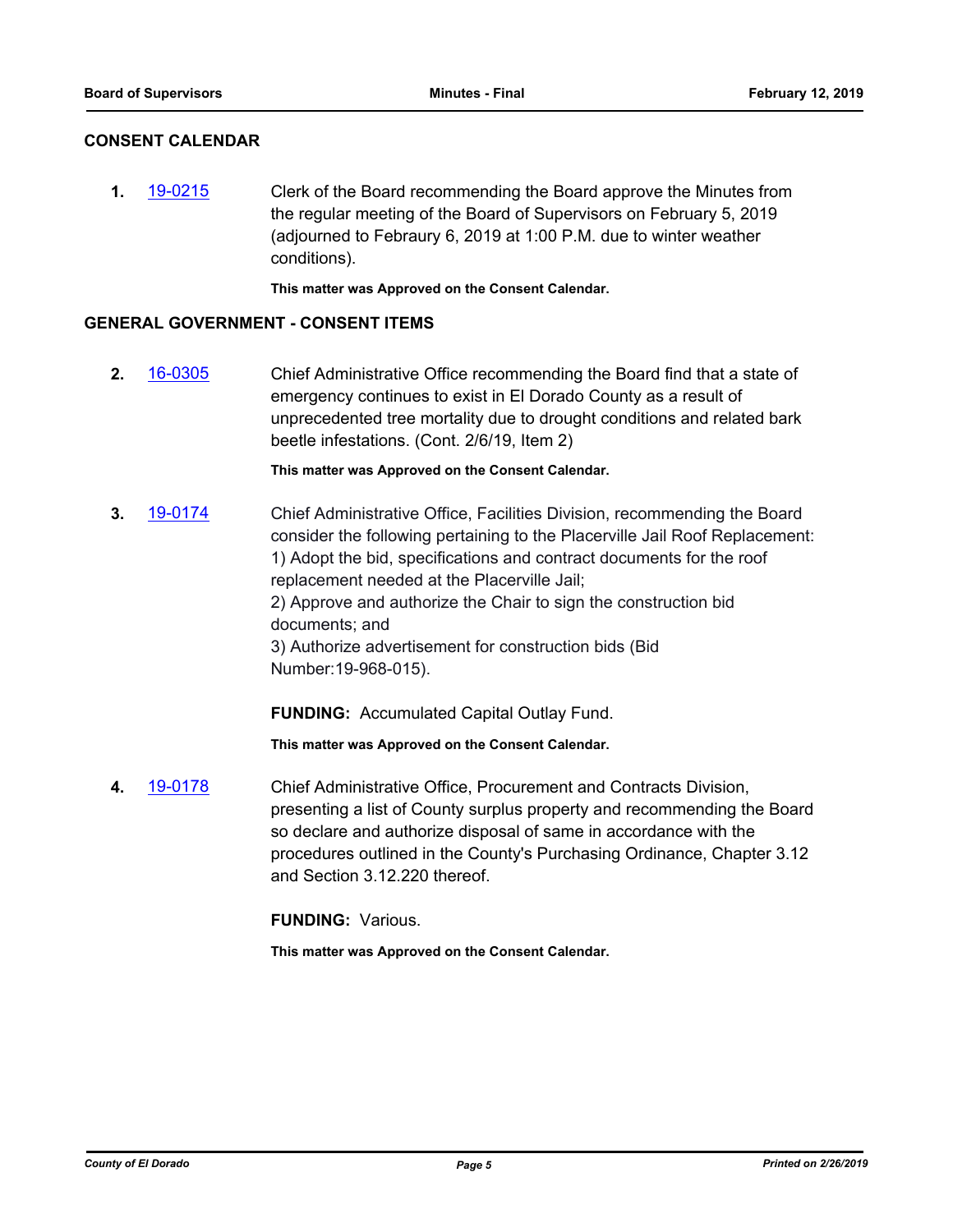**5.** [19-0145](http://eldorado.legistar.com/gateway.aspx?m=l&id=/matter.aspx?key=25465) Chief Administrative Office, Procurement and Contracts, and Information Technologies Department recommending the Board: 1) Waive formal bid requirements in accordance with Purchasing Ordinance 3.12.160 Section D; 2) Authorize the Purchasing Agent to utilize the State of California's competitively bid Contract No. 1-17-70-02A (Laptop Computers Dell) for the acquisition of laptops and related products for use by all County Departments; 3) Authorize the Purchasing Agent to increase FENIX contract #2075 for the countywide purchase of laptops by \$100,000, bringing the contract value to \$195,000 through the contract term of 6/30/2020; and 4) Authorize the Purchasing Agent to increase the countywide purchase contract on an "as needed" basis during the awarded period as long as funding is available within the requesting department's budget.

**FUNDING**: Various - General Fund and Non-General Fund.

**This matter was Approved on the Consent Calendar.**

**6.** [19-0171](http://eldorado.legistar.com/gateway.aspx?m=l&id=/matter.aspx?key=25491) Clerk of the Board recommending the Board cancel their regular meeting of Tuesday, May 7, 2019 and schedule a regular meeting for Tuesday, April 30, 2019 in support of multiple Supervisors' attendance at the annual Capitol to Capitol conference in Washington D.C. from May 4, 2019 to May 8, 2019.

**This matter was Approved on the Consent Calendar.**

**7.** [19-0182](http://eldorado.legistar.com/gateway.aspx?m=l&id=/matter.aspx?key=25502) Elections Department recommending the Board approve and authorize the Chair to sign a budget amendment to transfer \$237,640 from General Fund contingency to the Elections Department, to conduct the March 26, 2019 Senate District 1 Special Election, due to vacancy (4/5 vote required).

> **FUNDING:** General Fund, increase to the Election Departments FY 2018-19 budget.

**This matter was Approved on the Consent Calendar.**

**8.** [19-0177](http://eldorado.legistar.com/gateway.aspx?m=l&id=/matter.aspx?key=25497) Human Resources Department recommending the Board receive and file a report (Attachment A) identifying all advanced step hire requests by departments and approved by either the Director of Human Resources or the Chief Administrative Officer during Calendar Year 2018.

## **FUNDING:** N/A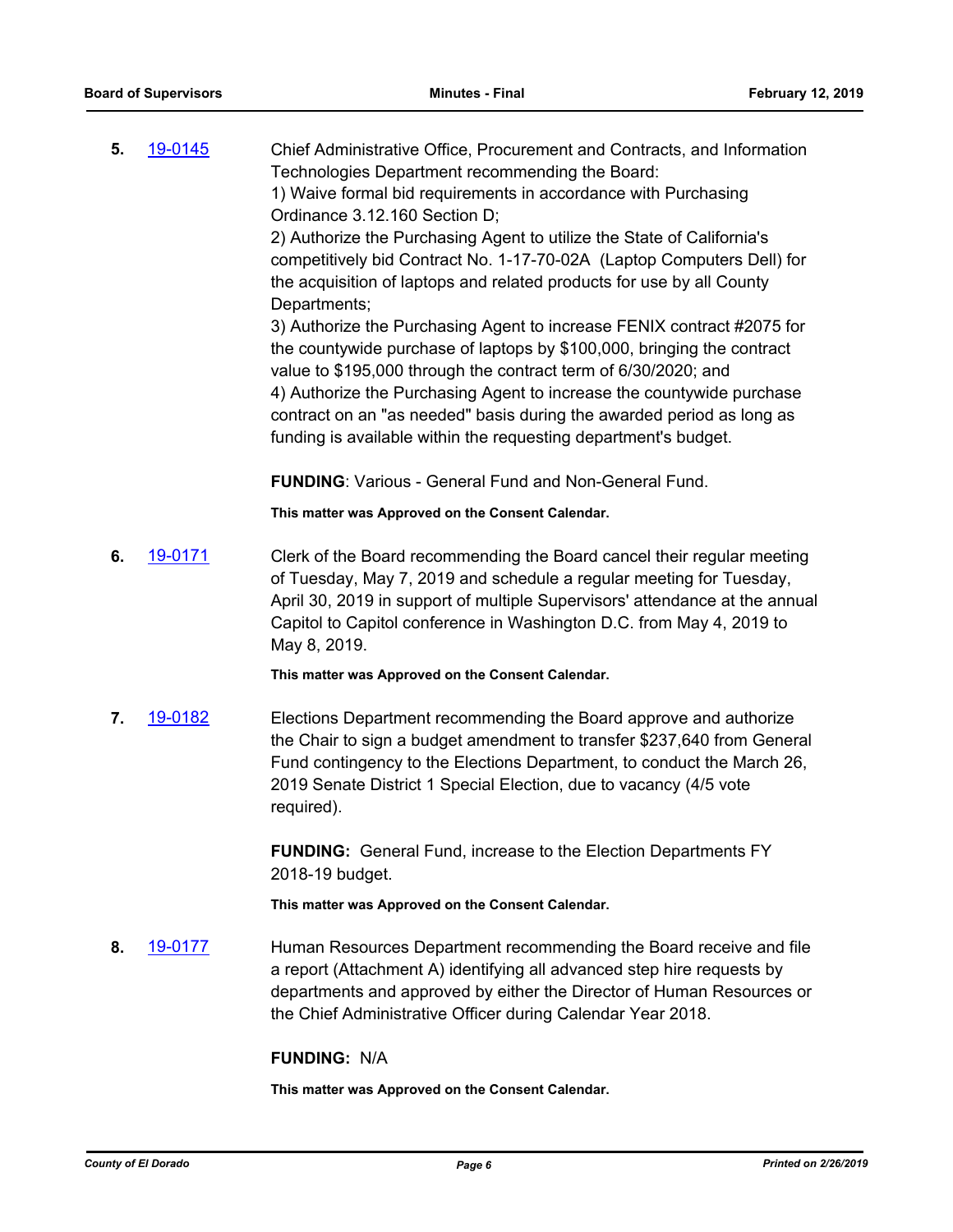#### **LAND USE AND DEVELOPMENT - CONSENT ITEMS**

**9.** [18-1921](http://eldorado.legistar.com/gateway.aspx?m=l&id=/matter.aspx?key=25271) Community Development Services (CDS), Administration and Finance Division, recommending the Board:

> 1) Adopt and authorize the Chair to sign Resolution **007-2019** authorizing CDS to take necessary actions to establish a County Trust Account for all revenue and interest received from the County of El Dorado Cemeteries Fund, which is managed by a nonprofit charitable organization; 3) Approve and authorize the Chair to sign Agreement for Services 3535 with El Dorado Community Foundation, to manage the County of El Dorado Cemeteries Fund for the term commencing upon final execution and continuing until terminated by one of the parties thereto; and 4) Authorize the Chief Administrative Officer, or designee, to execute further documents relating to Agreement for Services 3535, including amendments, and contingent upon approval by County Counsel and Risk Management.

#### **FUNDING:** Donations.

**This matter was Approved and Resolution 007-2019 was Adopted upon Approval of the Consent Calendar.**

**10.** [18-1520](http://eldorado.legistar.com/gateway.aspx?m=l&id=/matter.aspx?key=24871) Department of Transportation recommending the Board consider the following:

> 1) Approve and authorize the Chair to sign the Notice of Acceptance with West Coast Paving, Inc., for the 2018 Elks Club Drive Emergency Road Repair Project, Contract PW 17-31191, CIP 78725, Contract 2455; and 2) Approve and authorize the Clerk of the Board to release the Payment and Performance Bonds to the Surety upon notification from the Department of Transportation, after the one-year guarantee period.

**FUNDING:** Federal Highway Administration anticipated reimbursement (88.53%), California Disaster Assistance Act anticipated reimbursement (8.60%), Road Fund (2.87%).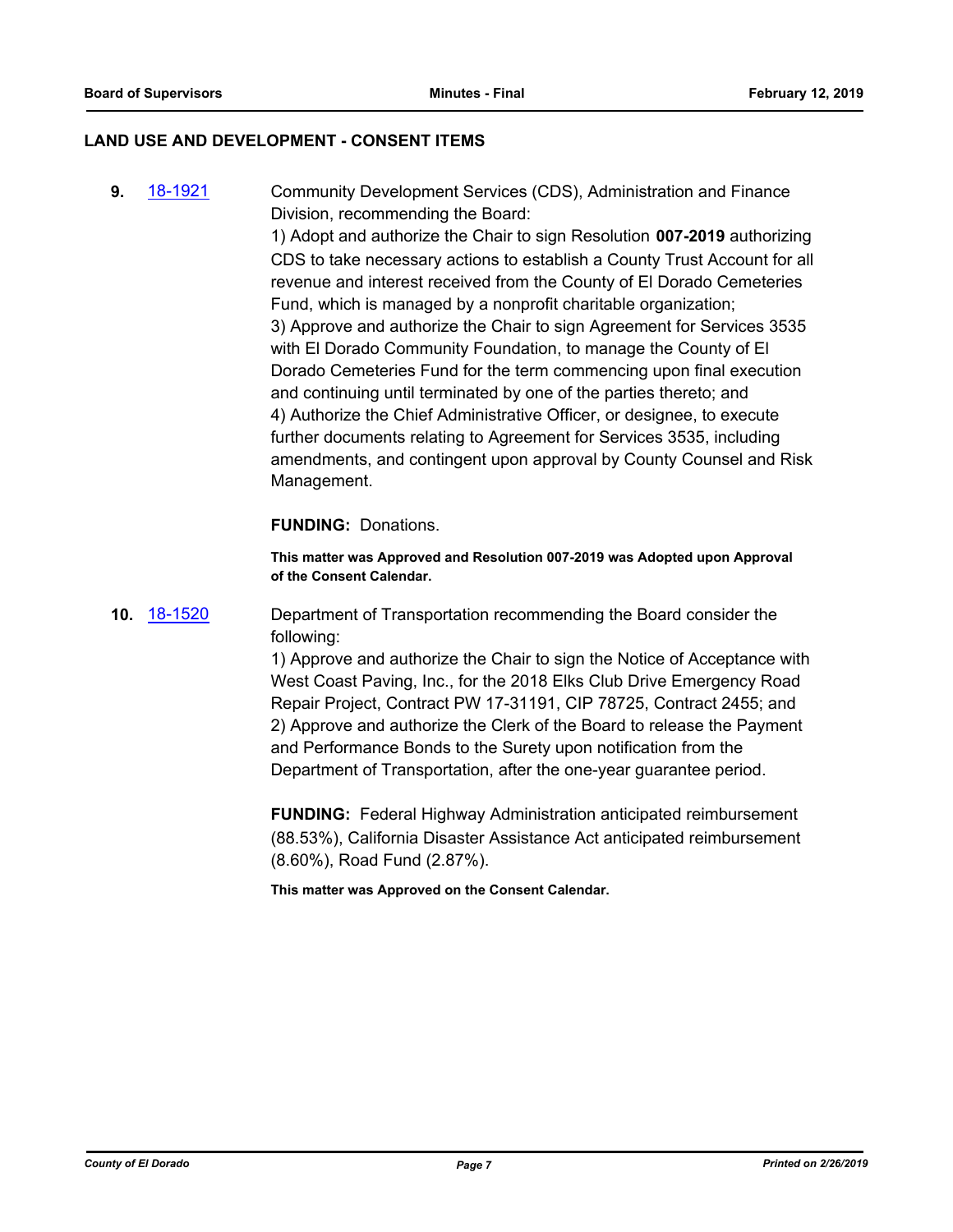**11.** [18-1879](http://eldorado.legistar.com/gateway.aspx?m=l&id=/matter.aspx?key=25229) Department of Transportation recommending the Board approve and authorize the Chair to sign Amendment 1 to Agreement 498-S1711 (FENIX 930) with Nichols Consulting Engineers, CHTD., expanding the scope of work to include geotechnical, geological, hydraulic and hydrologic on-call services in the Tahoe Basin with no change to term, rates, or the not-to-exceed amount.

> **FUNDING:** Various funding sources as detailed in the Department of Transportation's Capital Improvement Program, including federal, state, and local funding.

**This matter was Approved on the Consent Calendar.**

**12.** [19-0055](http://eldorado.legistar.com/gateway.aspx?m=l&id=/matter.aspx?key=25376) Department of Transportation recommending the Board consider the following pertaining to the Hazel Valley Road at EID Canal Bridge Replacement Project, CIP 77125/36105021, Contract 2770: 1) Approve and adopt the Plans and Contract Documents and authorize the Chair to sign the Plans; and

2) Authorize advertisement for construction bids.

**FUNDING:** Highway Bridge Program (100%). (Federal Funds)

**This matter was Continued to February 26, 2019 upon Approval of the Consent Calendar.**

**13.** [19-0059](http://eldorado.legistar.com/gateway.aspx?m=l&id=/matter.aspx?key=25380) Department of Transportation recommending the Board consider the following:

> 1) Approve and authorize the Chair to sign the Notice of Acceptance with RNR Construction, Inc., for the Airport Road Storm Damage Repair Project, CIP 78717/36102022, Contract 3240; and

2) Approve and authorize the Clerk of the Board to release the Payment and Performance Bonds to the Surety upon notification from the Department of Transportation, after the one-year guarantee period.

**FUNDING:** Federal Highway Administration anticipated reimbursement (89.11%), California Disaster Assistance Act anticipated reimbursement (8.21%), Road Fund (2.68%).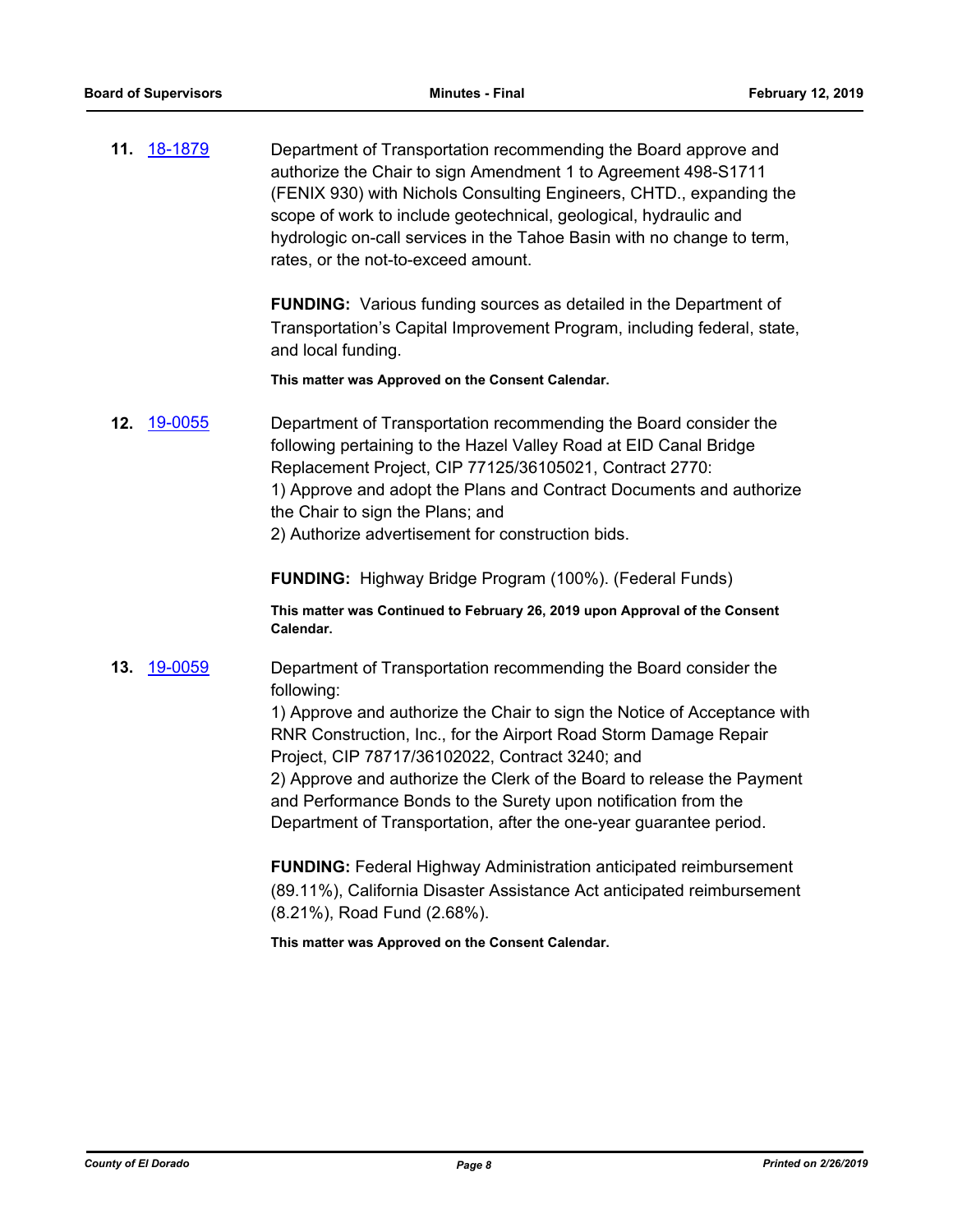|     | 14. 18-1945 | Department of Transportation recommending the Board:<br>1) Award Request for Proposal 19-961-023 to the successful proposer,<br>Crawford & Associates, Inc.;<br>2) Make findings in accordance with Section 3.13.030 of the County<br>Ordinance that it is more economical and feasible to engage an<br>independent contractor for on-call geological, geotechnical, hydraulic, and<br>hydrologic engineering support services; and<br>3) Approve and authorize the Chair to sign Agreement for Services 3480<br>with Crawford & Associates, Inc. to provide on-call geological,<br>geotechnical, hydraulic, and hydrologic engineering support services in<br>the not-to-exceed amount of \$300,000 for a period beginning upon<br>execution and expiring three years thereafter.<br><b>FUNDING:</b> Various funding sources as detailed in the Department of<br>Transportation's Capital Improvement Program, including federal, state,<br>and local funding.<br>This matter was Approved on the Consent Calendar. |
|-----|-------------|----------------------------------------------------------------------------------------------------------------------------------------------------------------------------------------------------------------------------------------------------------------------------------------------------------------------------------------------------------------------------------------------------------------------------------------------------------------------------------------------------------------------------------------------------------------------------------------------------------------------------------------------------------------------------------------------------------------------------------------------------------------------------------------------------------------------------------------------------------------------------------------------------------------------------------------------------------------------------------------------------------------------|
| 15. | 18-1901     | Department of Transportation recommending the Board consider the<br>following:<br>1) Approve and authorize the Chair to sign the Notice of Acceptance with<br>MKD Construction, Inc., for the Francisco Drive Americans with<br>Disabilities Act Improvements Project, Contract PW 18-31218, CIP<br>71363/36105051, Contract 2773; and<br>2) Approve and authorize the Clerk of the Board to release the Payment<br>and Performance Bonds to the Surety upon notification from the<br>Department of Transportation, after the one-year guarantee period.                                                                                                                                                                                                                                                                                                                                                                                                                                                             |

**FUNDING:** Regional Surface Transportation Program - Urban Surface Transportation Block Grant Program (76%) and Regional Surface Transportation Program Exchange Funds - Caltrans (24%). (Federal Funds)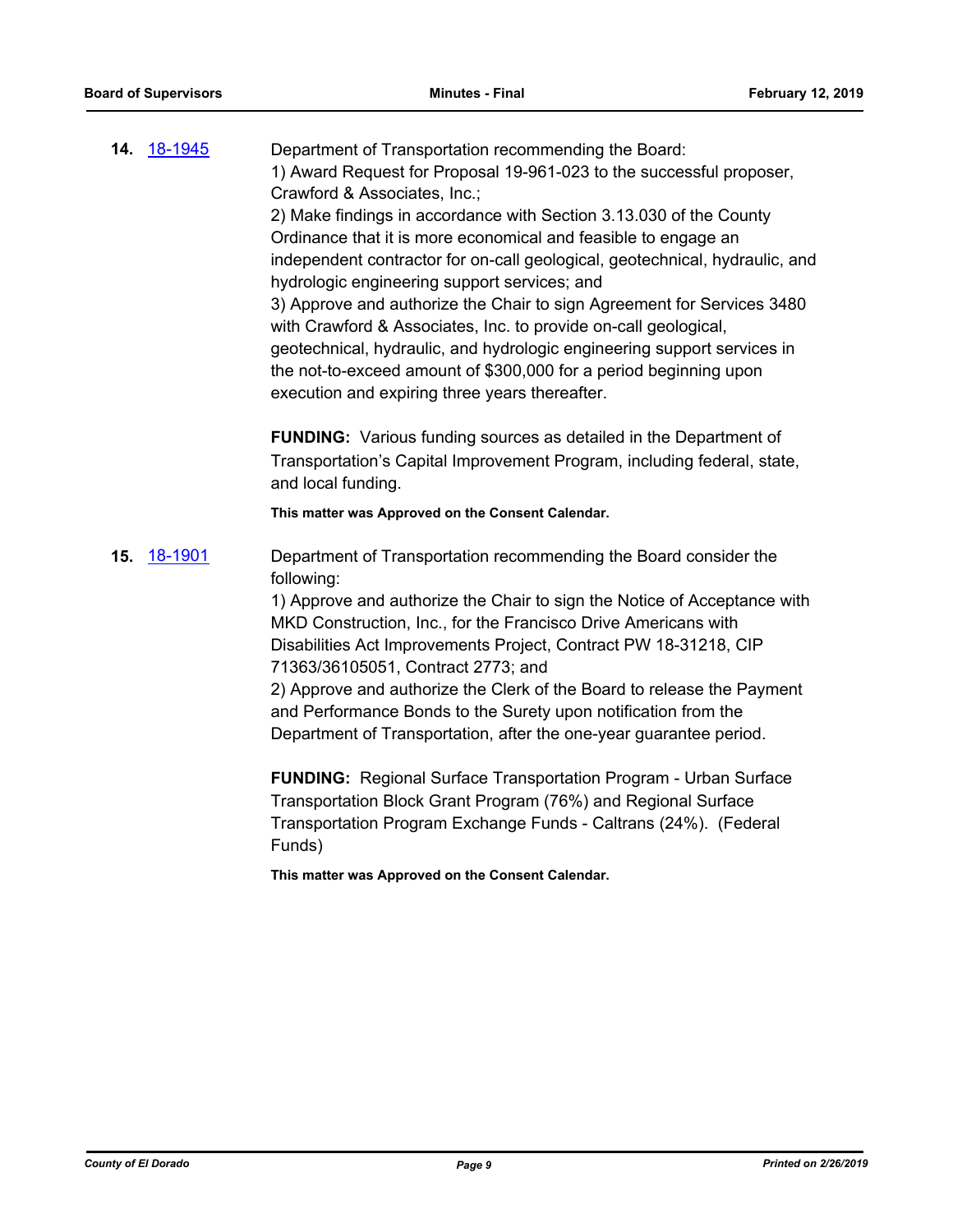|     | 16. 19-0010 | Department of Transportation (Transportation), recommending the Board:<br>1) Approve the addition of a 2019 International Hookloader to Department<br>of Transportation's fixed asset list;<br>2) Approve and authorize the Chair to sign the attached budget<br>amendment to increase revenue and appropriations to reflect funding<br>from the Tahoe Regional Planning Agency for the fixed asset (4/5ths vote<br>required);<br>3) Make findings that this purchase is exempt from competitive bidding in<br>accordance with Purchasing Ordinance 3.12.160, Section D;<br>4) Authorize the Purchasing Agent to utilize the State of California<br>competitively bid Contract 1-18-23-20F for the acquisition of one (1) 2019<br>International Hookloader for Transportation; and<br>5) Authorize the Purchasing Agent to sign a purchase order to the<br>awarded State vendor, Riverview International Trucks, LLC in the amount<br>of \$201,457.75 plus applicable delivery, fees, and taxes (estimated at<br>\$14,617.94) for a one time purchase following Board approval. |
|-----|-------------|---------------------------------------------------------------------------------------------------------------------------------------------------------------------------------------------------------------------------------------------------------------------------------------------------------------------------------------------------------------------------------------------------------------------------------------------------------------------------------------------------------------------------------------------------------------------------------------------------------------------------------------------------------------------------------------------------------------------------------------------------------------------------------------------------------------------------------------------------------------------------------------------------------------------------------------------------------------------------------------------------------------------------------------------------------------------------------|
|     |             | <b>FUNDING:</b> Tahoe Regional Planning Agency and Road Fund                                                                                                                                                                                                                                                                                                                                                                                                                                                                                                                                                                                                                                                                                                                                                                                                                                                                                                                                                                                                                    |
|     |             | This matter was Approved on the Consent Calendar.                                                                                                                                                                                                                                                                                                                                                                                                                                                                                                                                                                                                                                                                                                                                                                                                                                                                                                                                                                                                                               |
| 17. | 19-0166     | Department of Transportation recommending the Board consider the<br>following:<br>1) Approve and authorize the Chair to sign the Notice of Acceptance with<br>Trinity River Construction, Inc., for the 2017 Happy Valley Storm Damage<br>Repair Project, CIP 78724/36102023, Contract 2769; and<br>2) Approve and authorize the Clerk of the Board to release the Payment<br>and Performance Bonds to the Surety upon notification from the<br>Department of Transportation, after the one-year guarantee period.                                                                                                                                                                                                                                                                                                                                                                                                                                                                                                                                                              |
|     |             | FUNDING: Local and State discretionary funding initially (100%), with<br>Transportation staff working with the Federal Emergency Management<br>Agency and California Office of Emergency Services to obtain<br>reimbursement of up to 93.75% of total eligible project costs.<br>(Local/State/Federal)                                                                                                                                                                                                                                                                                                                                                                                                                                                                                                                                                                                                                                                                                                                                                                          |
|     |             | This matter was Approved on the Consent Calendar.                                                                                                                                                                                                                                                                                                                                                                                                                                                                                                                                                                                                                                                                                                                                                                                                                                                                                                                                                                                                                               |

## **END CONSENT CALENDAR**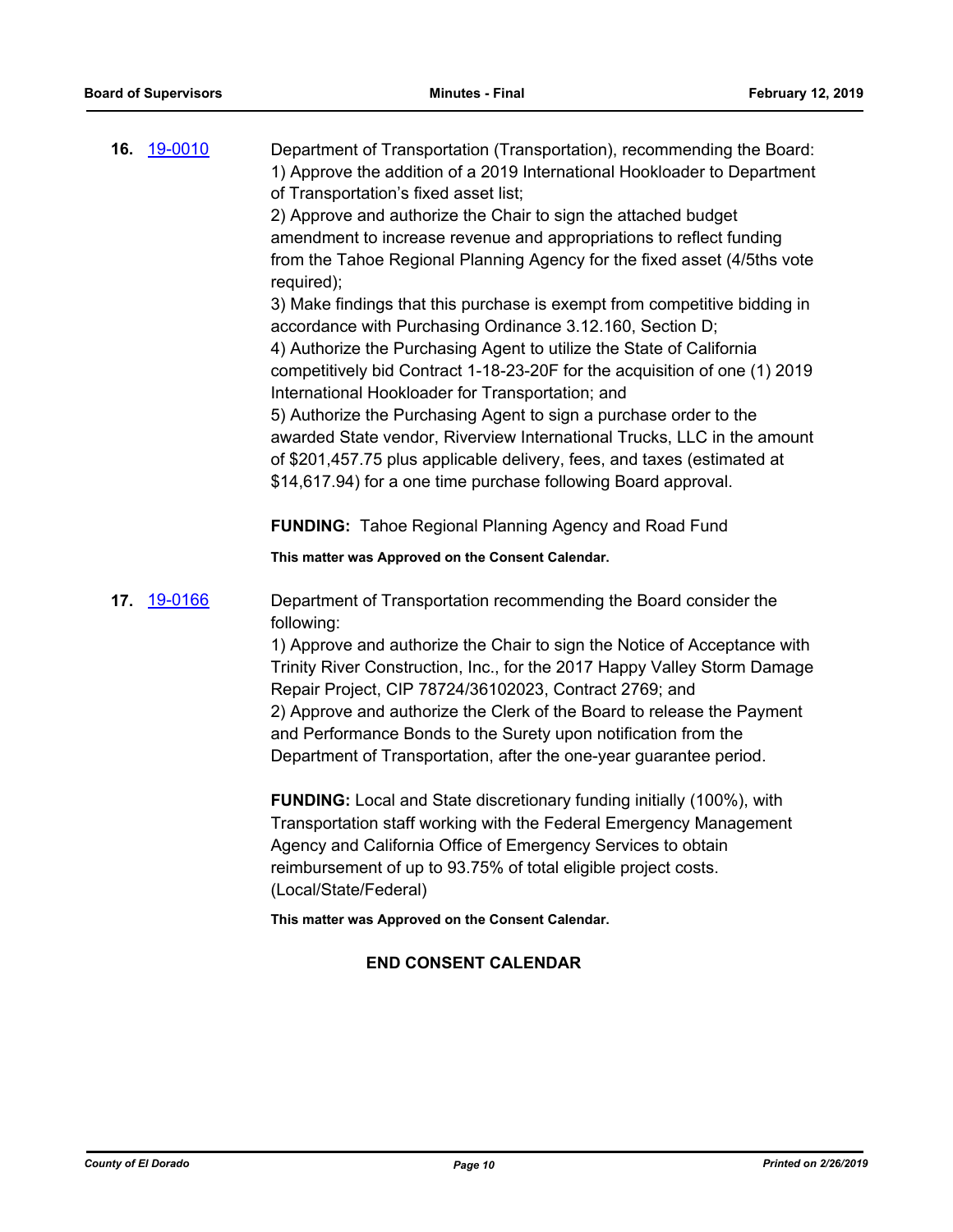#### **DEPARTMENT MATTERS (Items in this category may be called at any time)**

**18.** [18-1591](http://eldorado.legistar.com/gateway.aspx?m=l&id=/matter.aspx?key=24942) Department of Transportation recommending the Board take the following actions related to the 2018 Elks Club Drive Emergency Road Repair Project, Contract PW 17-31191, CIP 78725, Fenix 2455: 1) Retroactively approve and authorize the Chair to sign Contract Change Order 2, in the amount of \$44,926.05, replacing existing substandard structural material to prolong the life of the new roadway; and 2) Find that an exception to the competitive bidding requirement exists for the work described in Contract Change Order 2 and that a waiver of competitive bidding is appropriate. (Est. Time: 5 Minutes)

> **FUNDING:** Federal Highway Administration anticipated reimbursement (88.53%), California Disaster Assistance Act anticipated reimbursement (8.60%), Road Fund (2.87%).

**A motion was made by Supervisor Veerkamp, seconded by Supervisor Hidahl to Approve this matter. Supervisor Frentzen registered a No vote based on the Contract Change Order being retroactive.**

- **Yes:** 4 Veerkamp, Novasel, Hidahl and Parlin
- **Noes:** 1 Frentzen
- 

**19.** [19-0101](http://eldorado.legistar.com/gateway.aspx?m=l&id=/matter.aspx?key=25422) Department of Transportation recommending the Board take the following actions related to the White Meadow Road and Peavine Ridge Road Storm Damage Repair Project, CIP 78711/36102025, Contract 2771: 1) Retroactively approve and authorize the Board chair to sign Contract Change Order 4, in the amount of \$144,525 due to an increase in the amount of import material needed at the site;

> 2) Find that an exception to the competitive bidding requirement exists for the work described in Contract Change Order 4 and that a waiver of competitive bidding is appropriate; and

3) Authorize an increase to the construction budget in the amount of \$75,000. (Est. 5 Min.)

**FUNDING:** Local and State discretionary funding initially (100%), with Department of Transportation staff working with the Federal Emergency Management Agency and the California Office of Emergency Services to obtain reimbursement. (Local, State, and Federal)

*Public Comment: M. Egbert*

**A motion was made by Supervisor Veerkamp, seconded by Supervisor Hidahl to Approve this matter.**

**Yes:** 5 - Veerkamp, Frentzen, Novasel, Hidahl and Parlin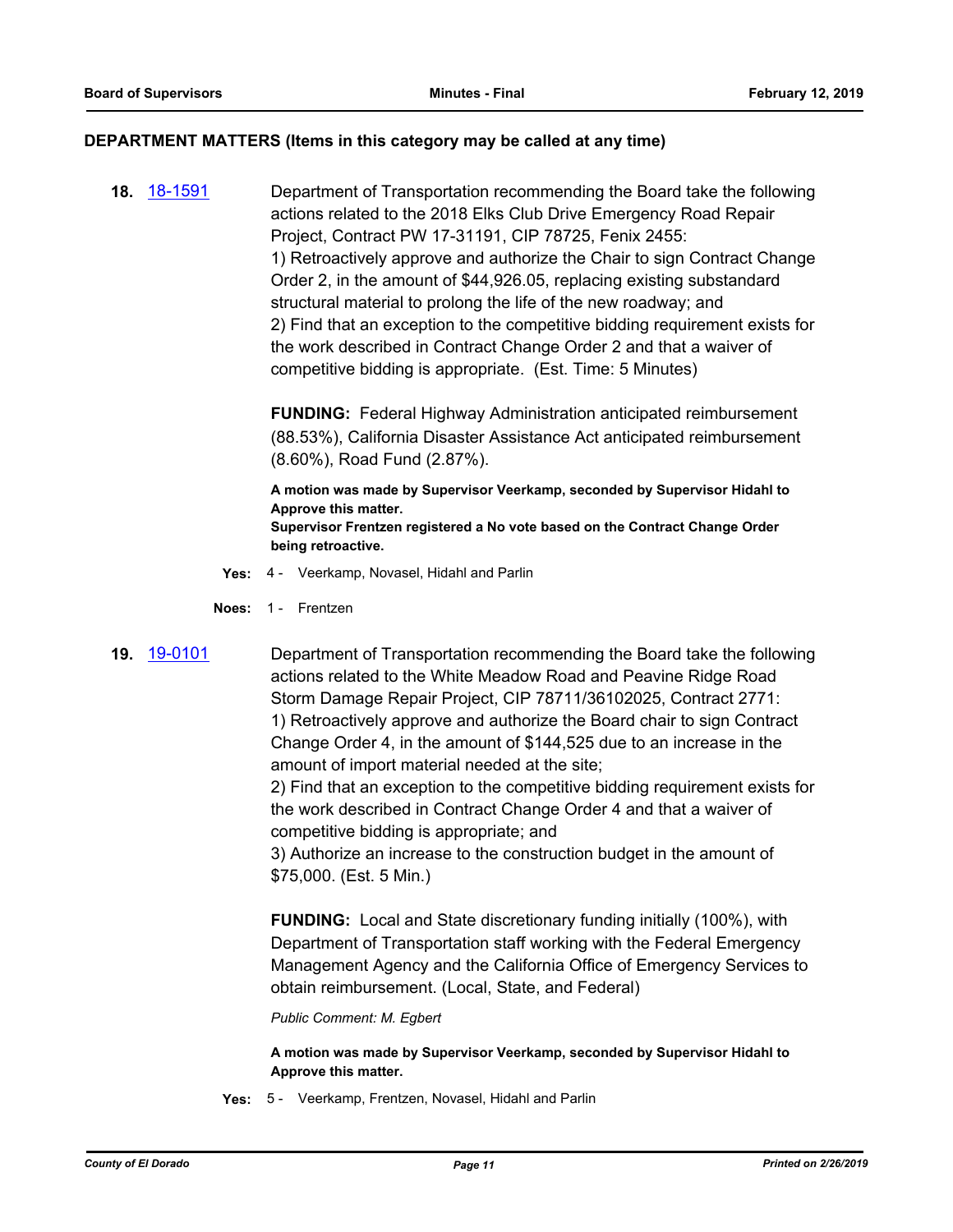**20.** [19-0197](http://eldorado.legistar.com/gateway.aspx?m=l&id=/matter.aspx?key=25517) Ad Hoc Code Enforcement Advisory Committee recommending the Board give conceptual approval to amend County Ordinance Code, Chapter 08.08.010 -Fire Prevention, pursuant to Board Policy A-3, to direct staff to begin working on draft vegetation management changes to the ordinance. (Est. Time: 10 Min.)

*Public Comment: K. Payne, S. Taylor, T. Kayes*

**A motion was made by Supervisor Hidahl, seconded by Supervisor Veerkamp to give conceptual approval to amend County Ordinance Code, Chapter 08.08.010 -Fire Prevention, pursuant to Board Policy A-3, and direct staff to begin working on draft vegetation management changes to the ordinance.**

- **Yes:** 5 Veerkamp, Frentzen, Novasel, Hidahl and Parlin
- **21.** [19-0181](http://eldorado.legistar.com/gateway.aspx?m=l&id=/matter.aspx?key=25501) Health and Human Services Agency, acting as the Administrative Entity for the El Dorado County Continuum of Care, is recommending the Board approve and authorize the Chair to sign a Budget Transfer Form to add \$1,448,323.63 of Homeless Emergency Aid Program grant funds, with no local match required. (4/5 vote required) (Est. Time: 15 Min.)

**FUNDING:** Homeless Emergency Aid Program grant funds are administered by the California Business, Consumer Services, and Housing Agency Homeless Coordinating and Financing Council.

*Public Comment: T. Kayes, S. Taylor, B. George*

**A motion was made by Supervisor Hidahl, seconded by Supervisor Frentzen to Approve this matter.**

- **Yes:** 5 Veerkamp, Frentzen, Novasel, Hidahl and Parlin
- **22.** [19-0071](http://eldorado.legistar.com/gateway.aspx?m=l&id=/matter.aspx?key=25392) Chief Administrative Office recommending the Board receive informational presentations from the listed Departments as part of the preparation for the Fiscal Year 2019-20 Budget development process: 1) Recorder-Clerk; (continued from 2/6/19) 2) Elections; (continued from 2/6/19) 3) Agriculture; 4) Environmental Management;
	- 5) Library; and
	- 6) Human Resources. (Est. Time: 1 Hr.)

**The Board received informational presentations from the listed Departments, with the exception of Human Resources, as part of the preparation for the Fiscal Year 2019-20 Budget development process:**

- **1) Recorder-Clerk;**
- **2) Elections;**
- **3) Agriculture;**
- **4) Environmental Management;**
- **5) Library; and**
- **6) Human Resources. (Continued to 2/26/19)**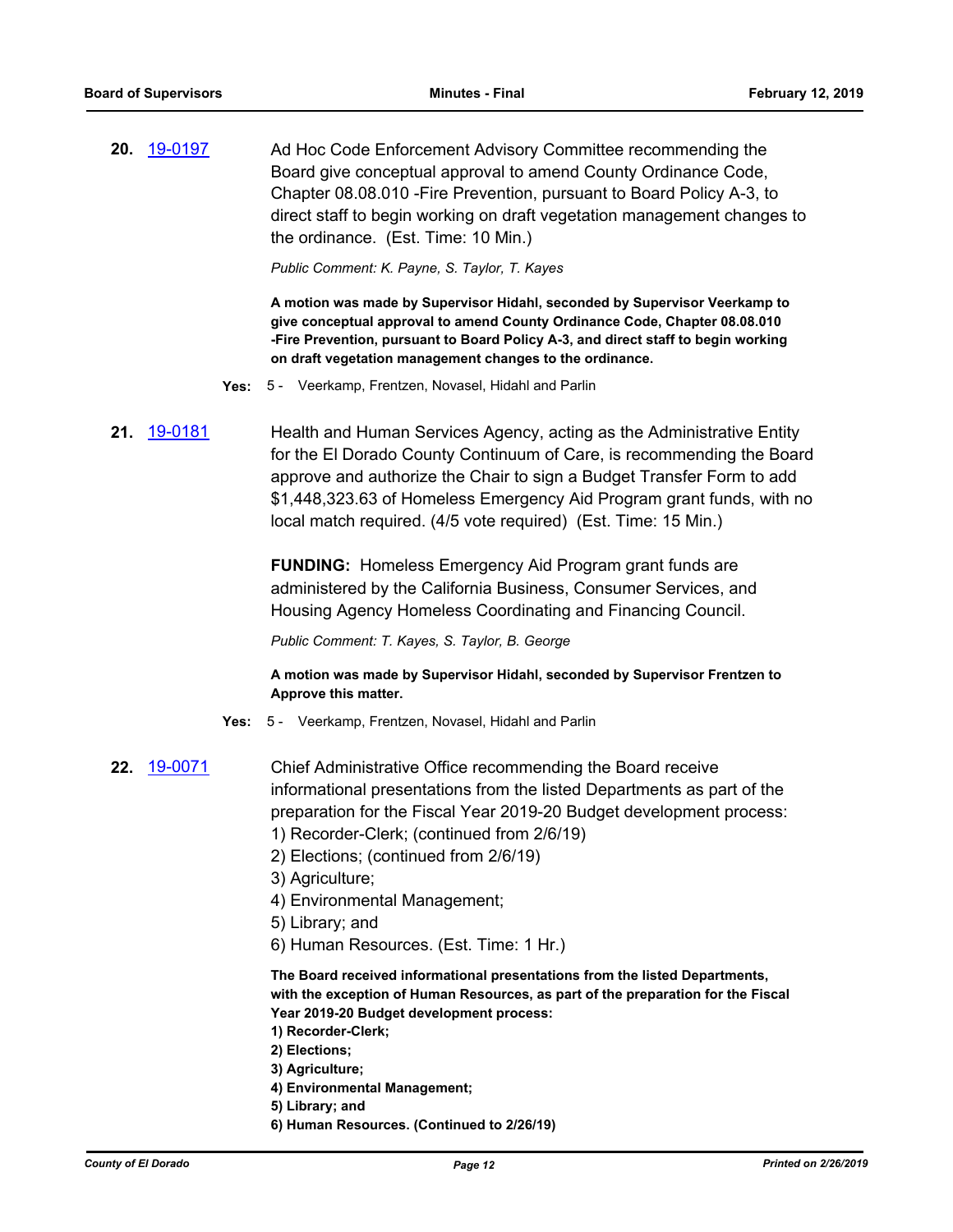#### **10:00 A.M. - TIME ALLOCATION**

**23.** [19-0187](http://eldorado.legistar.com/gateway.aspx?m=l&id=/matter.aspx?key=25507) Chief Administrative Office recommending the Board receive a presentation from Steve Teshara, CEO from Lake Tahoe South Shore Chamber of Commerce on activities completed for Fiscal Year 2017-18. (Est. Time: 30 Min.)

#### **FUNDING:** N/A

*Public Comment: L. Brent-Bumb, F. Girdaman, K. Payne*

#### **Received and Filed**

#### **11:00 A.M. - TIME ALLOCATION**

**24.** [18-1913](http://eldorado.legistar.com/gateway.aspx?m=l&id=/matter.aspx?key=25263) HEARING - Planning and Building Department recommending the Board conduct a public hearing to:

> 1) Adopt and authorize the Chair to sign Resolution **006-2019** authorizing the submittal of a 2018 Community Development Block Grant Application under the Notice of Funding Availability to the California Department of Housing and Community Development in an amount up to \$2,910,000, for the following eligible activities to take place within the unincorporated area of the County: a) Up to \$850,000 for Homeownership and Housing Rehabilitation Assistance Loan Programs; and b) Up to \$2,060,000 for Public Facilities to repair and rehabilitate the Placerville Senior Center building; and

> 2) If the Grant is awarded, authorize the Planning and Building Department Director, or designee, to enter into and sign the Grant Agreement and any subsequent amendments, and any and all other documents or instruments necessary or required by the Department or the Federal Department of Housing and Urban Development, for participation in the Community Development Block Grant Program, collectively the required documents, contingent upon approval by County Counsel and Risk Management. (Est. Time: 10 Min.)

**FUNDING:** Federal Community Development Block Grant Funds.

**Supervisor Novasel opened the hearing and upon conclusion of the public comment period, closed the hearing. A motion was made by Supervisor Frentzen, seconded by Supervisor Veerkamp to Approve this matter and Adopt Resolution 006-2019.**

**Yes:** 5 - Veerkamp, Frentzen, Novasel, Hidahl and Parlin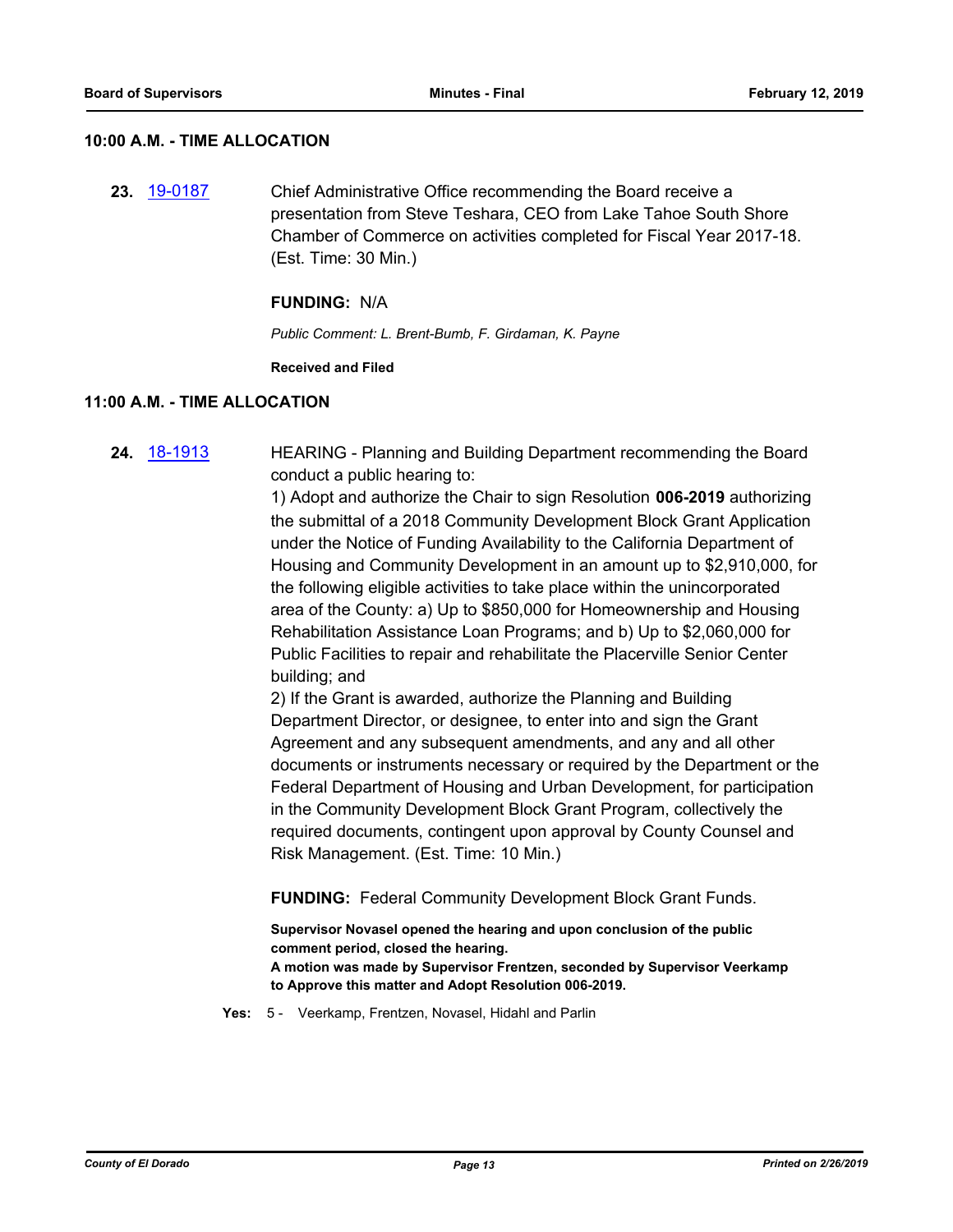**25.** [19-0180](http://eldorado.legistar.com/gateway.aspx?m=l&id=/matter.aspx?key=25500) Department of Transportation recommending the Board receive and file a presentation regarding Road Fund Operating Budget. (Est. Time: 30 Min.) *Public Comment: T. Kayes, S. Taylor*

**Received and Filed**

#### **ITEMS TO/FROM SUPERVISORS**

**Supervisor Hidahl reported on the following: SAGE meeting. Transportation and Transit meetings. Supervisor guest speaker at New Hire orientation. Senior meal and entertainment event. Long Range Planning and Community Planning meeting. Cannabis meeting. Supervisor Frentzen reported on the following: State Controller meeting. Tax postponement discussion. El Dorado Transit meeting. Transportation work plan. Cameron Park Design Review meeting. Supervisor Veerkamp reported on the following: Sacramento Area Council of Governments Transportation meeting. Call Boxes in El Dorado County. Transportation Commission meeting. Vegetation meeting in Garden Valley. PG&E meeting. Sacramento Area Council of Governments strategic planning meeting. Water Agency meeting.**

**Youth Commission meeting.**

**Supervisor Parlin reported on the following: Sierra Nevada Conservancy phone meeting. Transportation Commission. New Employee orientation. Chocolate Affair fundraiser. Forest Management task force meeting. River Management Advisory Committee meeting.**

**Supervisor Novasel reported on the following: South Lake Tahoe coalition on homelessness. Lake Valley Fire discussions. Tax Collector office tour. Cannabis Ad Hoc meeting. Traffic in Tahoe.**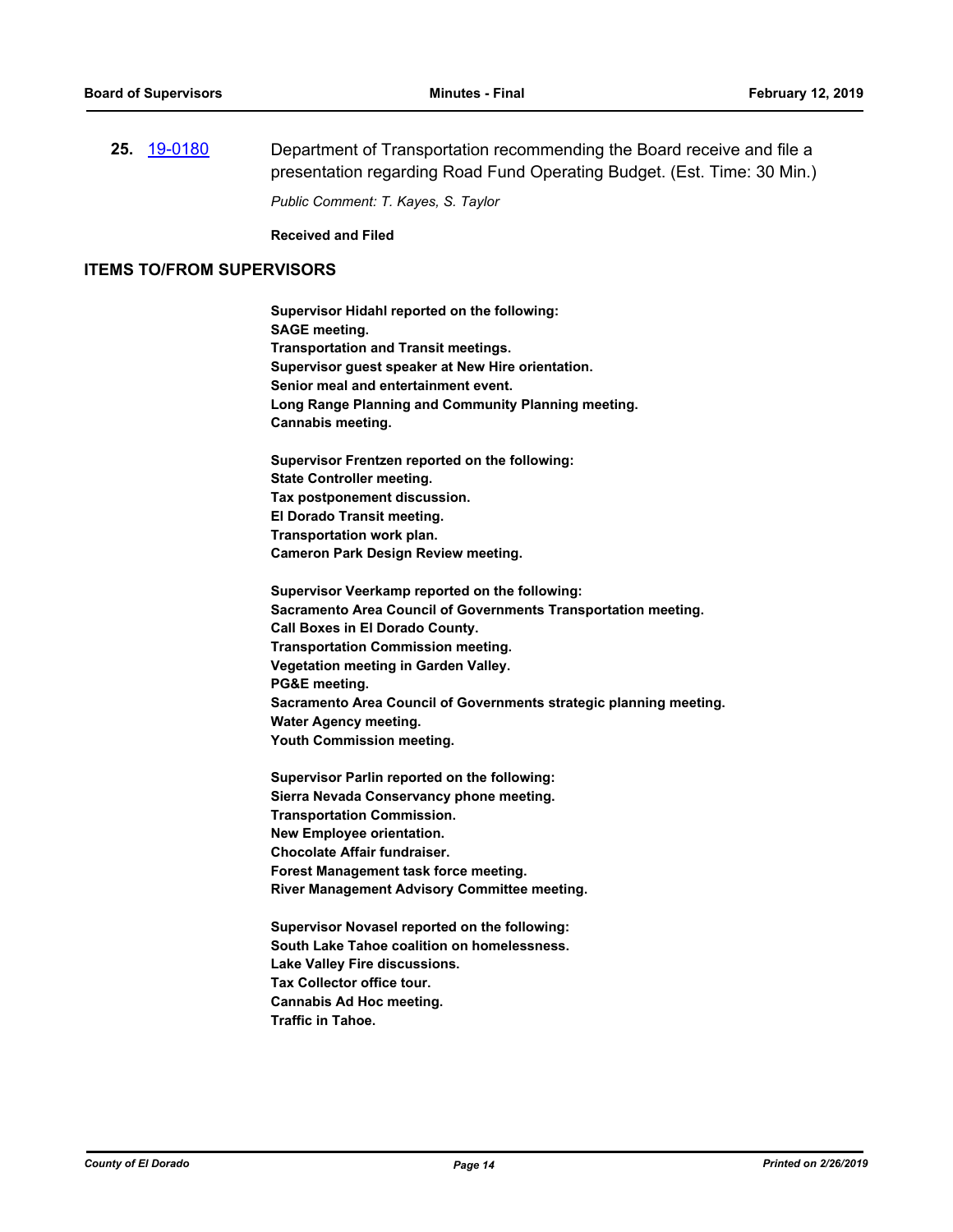#### **CAO UPDATE**

**Don Ashton, Chief Administrative Officer, reported on the following: Barton Chief Executive Officer and El Dorado County Chief Administrative Officer preparing a joint letter about the traffic concerns in the County. Treasurer Tax Collector investment strategy. EMS reorganization. Fire Chief meeting. February 26, 2019 Board meeting.**

#### **ADJOURNED AT 4:00 P.M.**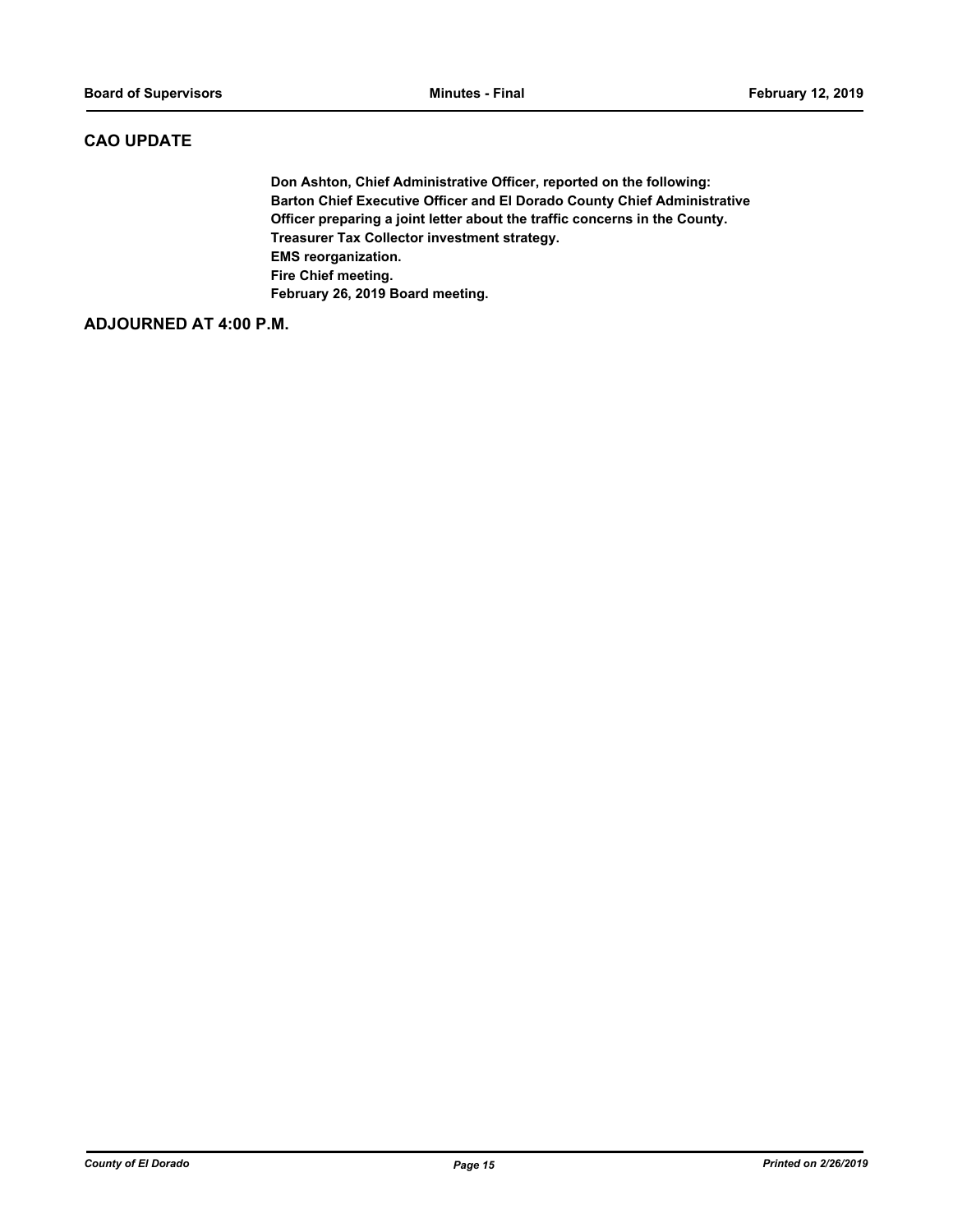### **CLOSED SESSION**

|     | 26. 19-0206 | Conference with Legal Counsel - Initiation of Litigation pursuant to<br>Government Code Section 54956.9(d)(4). Number of potential cases: (1).<br>(Est. Time: 10 Min.)                                                                                                                                                                                                                                                                                                                                                                                                                                                                                                                                                                                                                                       |
|-----|-------------|--------------------------------------------------------------------------------------------------------------------------------------------------------------------------------------------------------------------------------------------------------------------------------------------------------------------------------------------------------------------------------------------------------------------------------------------------------------------------------------------------------------------------------------------------------------------------------------------------------------------------------------------------------------------------------------------------------------------------------------------------------------------------------------------------------------|
|     |             | No Action Reported. All five Supervisors participated.                                                                                                                                                                                                                                                                                                                                                                                                                                                                                                                                                                                                                                                                                                                                                       |
| 27. | 19-0208     | <b>Pursuant to Government Code Section 54956.8 - Conference with</b><br>Real Property Negotiator: This body will hold a closed session to give<br>instructions to its negotiator for the Placerville Armory property located at<br>100 Placerville Drive, Placerville, described as follows: APN:<br>325-280-03-100 Current Property Owner: State of California, Instructions<br>to El Dorado County's negotiator will concern price and terms of payment.<br>Don Ashton, Chief Administrative Officer or his designee, will be the<br>negotiator on behalf of El Dorado County. The parties with whom El<br>Dorado County's negotiator may negotiate are those parties identified<br>above and their agents and successors. (Est. Time: 15 Min.)<br>Staff requesting this matter be Continued off calendar. |
|     |             | <b>Continued off Calendar.</b>                                                                                                                                                                                                                                                                                                                                                                                                                                                                                                                                                                                                                                                                                                                                                                               |
|     | 28. 19-0110 | Conference with Legal Counsel - Initiation of Litigation pursuant to<br>Government Code section 54956.9(d)(4) Number of potential cases: (1).<br>(Est. Time: 15 Min.) (Cont. 2/5/19, Item 22)                                                                                                                                                                                                                                                                                                                                                                                                                                                                                                                                                                                                                |
|     |             | No Action Reported. All five Supervisors participated.                                                                                                                                                                                                                                                                                                                                                                                                                                                                                                                                                                                                                                                                                                                                                       |
|     | 29. 19-0137 | <b>Pursuant to Government Code Section 54957- Public Employee</b><br>Performance Evaluation. Title: Clerk of the Board of Supervisors.<br>(Est. Time: 20 Min.) (Cont. 2/6/19 Item 23)                                                                                                                                                                                                                                                                                                                                                                                                                                                                                                                                                                                                                        |
|     |             | No Action Reported. All five Supervisors participated.                                                                                                                                                                                                                                                                                                                                                                                                                                                                                                                                                                                                                                                                                                                                                       |
| 30. | 19-0138     | <b>Pursuant to Government Code Section 54957- Public Employee</b><br>Performance Evaluation. Title: Director of Library Services. (Est.<br>Time: 20 Min.) (Cont. 2/6/19, Item 24)                                                                                                                                                                                                                                                                                                                                                                                                                                                                                                                                                                                                                            |
|     |             | No Action Reported. All five Supervisors participated.                                                                                                                                                                                                                                                                                                                                                                                                                                                                                                                                                                                                                                                                                                                                                       |
|     | 31. 19-0221 | <b>Pursuant to Government Code Section 54957- Public Employee</b><br><b>Appointment.</b> Title: Interim Director, Child Support Services. (Est.<br>Time: 10 Min.)                                                                                                                                                                                                                                                                                                                                                                                                                                                                                                                                                                                                                                            |
|     |             | The Board by a unanimous 5-0 vote appointed Ron Ladage as the Interim<br>Director of Child Support Services at step 5 of the salary range effective<br>February 16, 2019.                                                                                                                                                                                                                                                                                                                                                                                                                                                                                                                                                                                                                                    |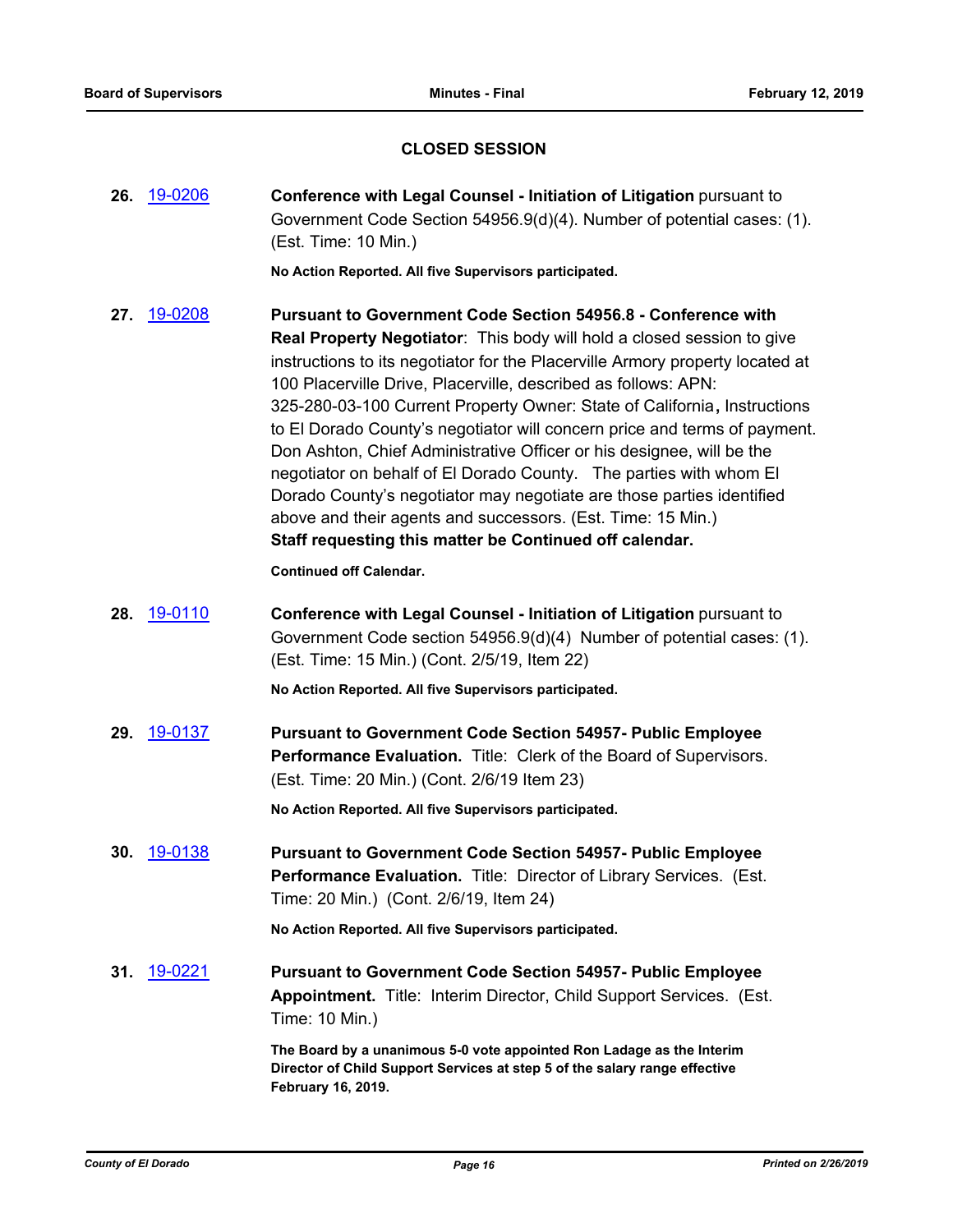|     | 32. 19-0218 | <b>Pursuant to Government Code Section 54957- Public Employment.</b><br>Title: Director of Child Support Services Recruitment. (Est. Time: 10<br>Min.)                                                                                                |
|-----|-------------|-------------------------------------------------------------------------------------------------------------------------------------------------------------------------------------------------------------------------------------------------------|
|     |             | No Action Reported. All five Supervisors participated.                                                                                                                                                                                                |
| 33. | 19-0222     | <b>Pursuant to Government Code Section 54957- Public Employee</b><br>Appointment. Title: Acting Mental Health Director. (Est. Time: 10 Min.)                                                                                                          |
|     |             | The Board by a unanimous 5-0 vote appointed Don Semon as the Acting Mental<br>Health Director effective immediately.                                                                                                                                  |
|     | 34. 19-0207 | <b>Pursuant to Government Code Section 54957- Threat to public</b><br>services or facilities. Consultation with Sheriff John D'Agostini, and<br>designated deputies. (Est. Time: 1.5 Hrs.)<br>Staff requesting this matter be Continued off calendar. |
|     |             | <b>Continued off Calendar.</b>                                                                                                                                                                                                                        |